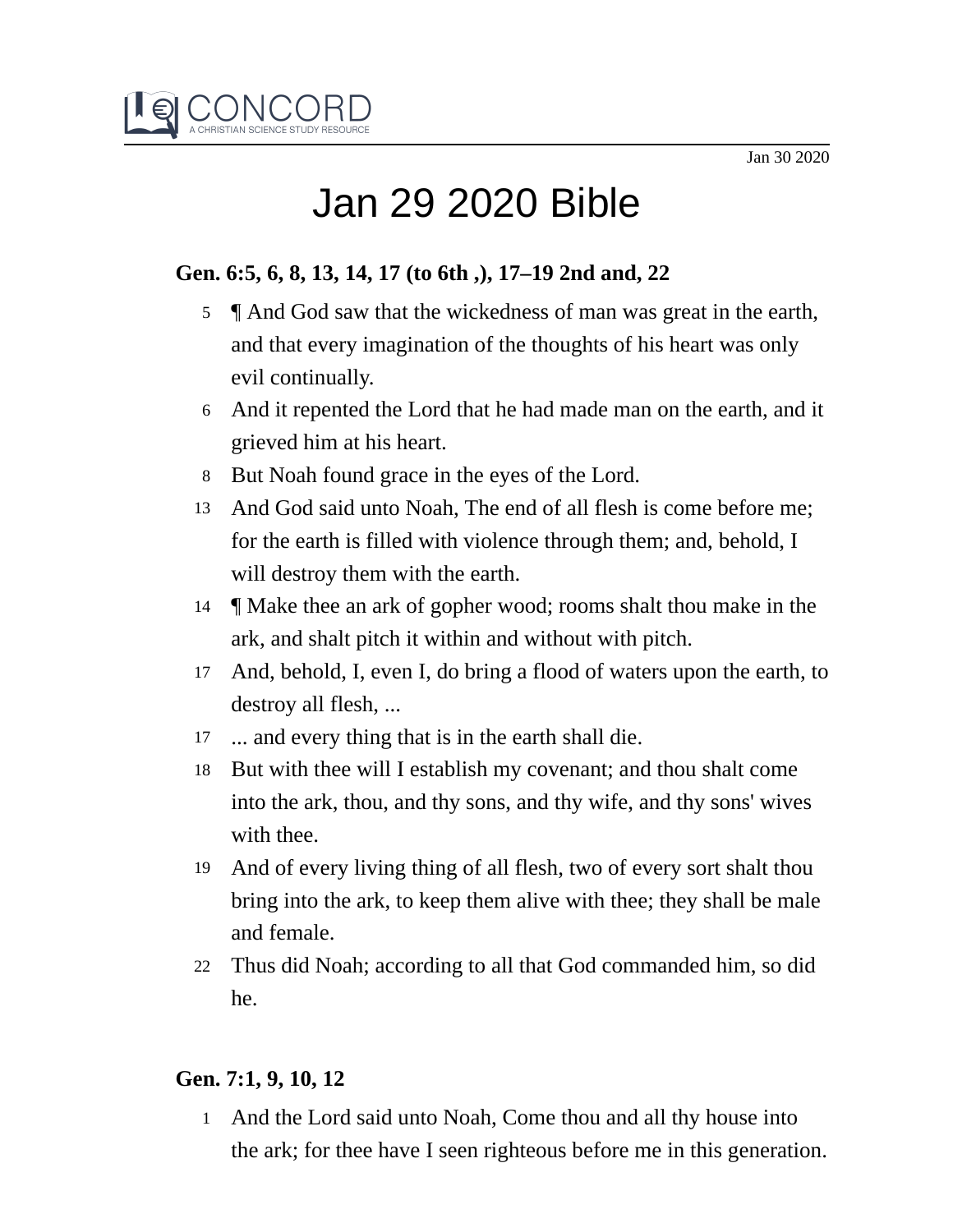- There went in two and two unto Noah into the ark, the male and the female, as God had commanded Noah. 9
- And it came to pass after seven days, that the waters of the flood were upon the earth. 10
- And the rain was upon the earth forty days and forty nights. 12

# **Gen. 8:1, 4, 5 (to :), 6, 8–12 he, 18–20 (to ;), 21 (to 2nd ;), 21 neither,**

- **22**
	- And God remembered Noah, and every living thing, and all the cattle that was with him in the ark: and God made a wind to pass over the earth, and the waters assuaged; 1
	- 4 And the ark rested in the seventh month, on the seventeenth day of the month, upon the mountains of Ararat.
	- 5 And the waters decreased continually until the tenth month: ...
	- ¶ And it came to pass at the end of forty days, that Noah opened the window of the ark which he had made: 6
	- ... he sent forth a dove from him, to see if the waters were abated from off the face of the ground; 8
	- But the dove found no rest for the sole of her foot, and she returned unto him into the ark, for the waters were on the face of the whole earth: then he put forth his hand, and took her, and pulled her in unto him into the ark. 9
	- And he stayed yet other seven days; and again he sent forth the 10 dove out of the ark;
	- And the dove came in to him in the evening; and, lo, in her mouth was an olive leaf plucked off: so Noah knew that the waters were abated from off the earth. 11
	- And he stayed yet other seven days; and sent forth the dove; which returned not again unto him any more. 12
	- And Noah went forth, and his sons, and his wife, and his sons' wives with him: 18
	- Every beast, every creeping thing, and every fowl, and whatsoever creepeth upon the earth, after their kinds, went forth out of the ark. 19
	- ¶ And Noah builded an altar unto the Lord; ... 20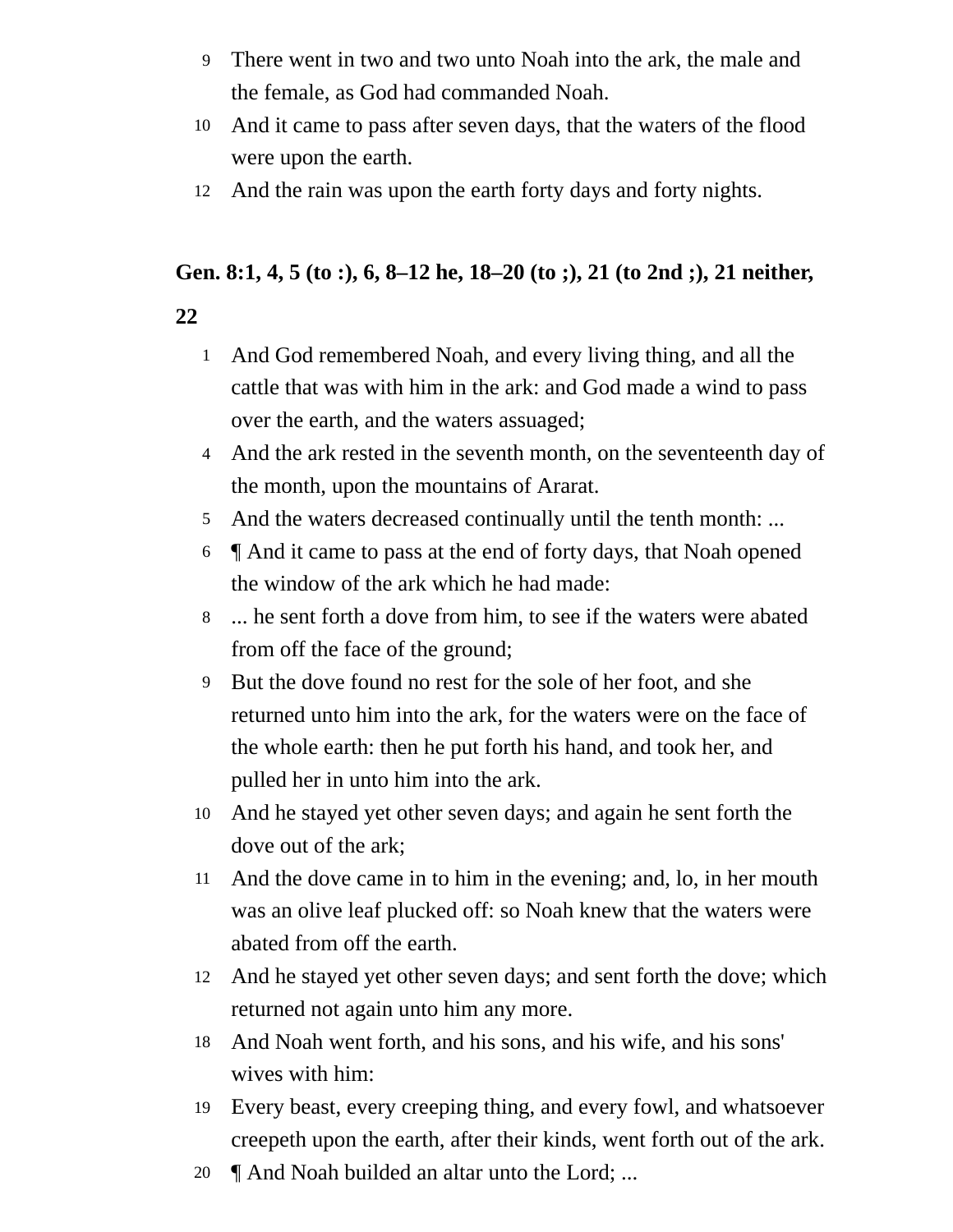- And the Lord smelled a sweet savour; and the Lord said in his 21 heart, I will not again curse the ground any more for man's sake; ...
- ... neither will I again smite any more every thing living, as I have done. 21
- While the earth remaineth, seedtime and harvest, and cold and 22 heat, and summer and winter, and day and night shall not cease.

### **Gen. 9:1, 28, 29 (to :)**

- And God blessed Noah and his sons, and said unto them, Be 1 fruitful, and multiply, and replenish the earth.
- 28 **[And Noah lived after the flood three hundred and fifty years.**
- And all the days of Noah were nine hundred and fifty years: ... 29

## **I Kings 19:1–3 (to 3rd ,), 9–13 (to 1st And)**

- And Ahab told Jezebel all that Elijah had done, and withal how he 1 had slain all the prophets with the sword.
- Then Jezebel sent a messenger unto Elijah, saying, So let the gods 2 do to me, and more also, if I make not thy life as the life of one of them by to-morrow about this time.
- And when he saw that, he arose, and went for his life, ... 3
- 9 **[And he came thither unto a cave, and lodged there; and, behold,** the word of the Lord came to him, and he said unto him, What doest thou here, Elijah?
- And he said, I have been very jealous for the Lord God of hosts: 10 for the children of Israel have forsaken thy covenant, thrown down thine altars, and slain thy prophets with the sword; and I, even I only, am left; and they seek my life, to take it away.
- And he said, Go forth, and stand upon the mount before the Lord. 11 And, behold, the Lord passed by, and a great and strong wind rent the mountains, and brake in pieces the rocks before the Lord; but the Lord was not in the wind: and after the wind an earthquake; but the Lord was not in the earthquake:
- And after the earthquake a fire; but the Lord was not in the fire: 12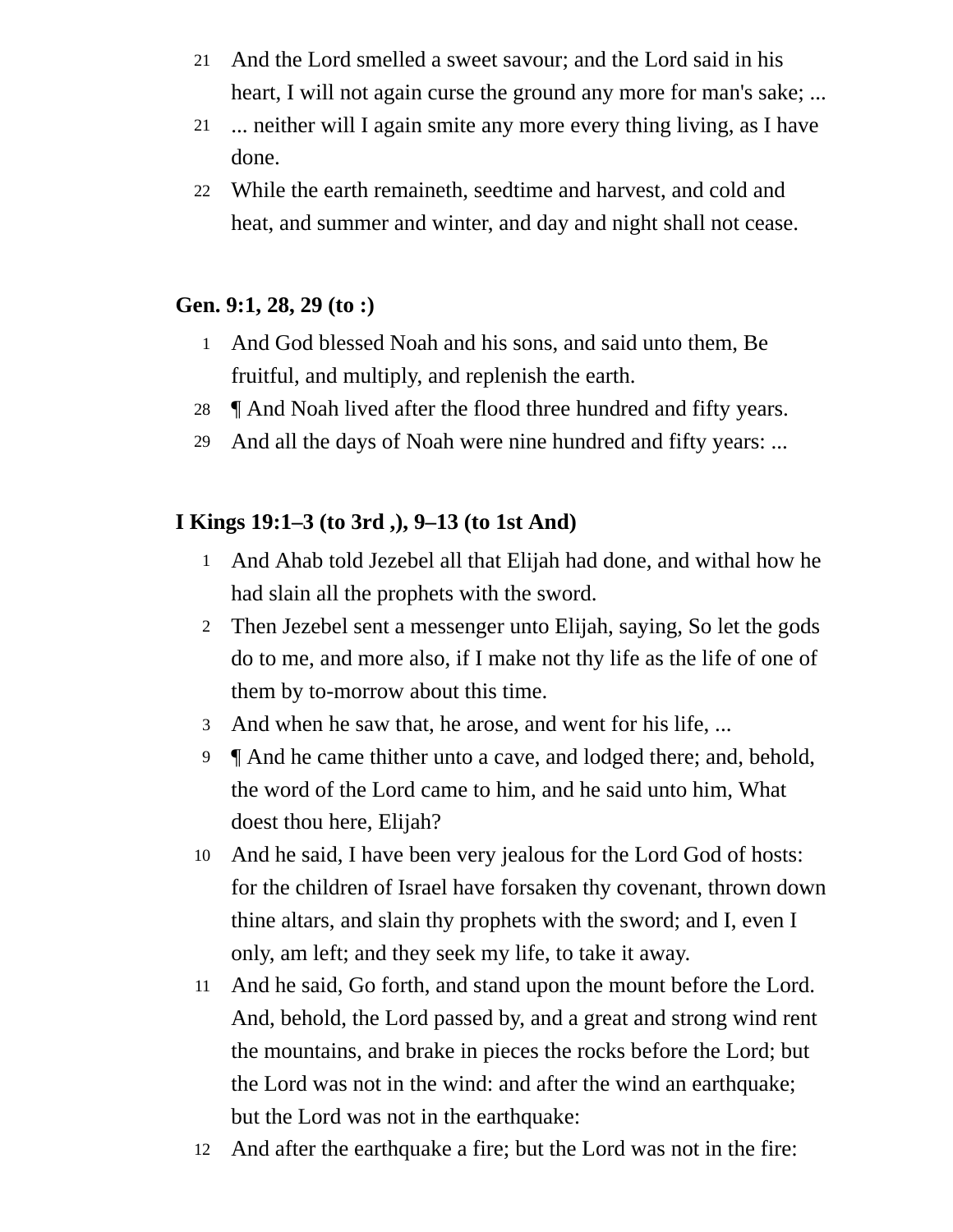and after the fire a still small voice.

13 And ...

## **Matt. 24:1–4 (to ,), 6 ye, 7, 10, 11, 13, 27, 38, 39, 42**

- And Jesus went out, and departed from the temple: and his 1 disciples came to him for to shew him the buildings of the temple.
- And Jesus said unto them, See ye not all these things? verily I say 2 unto you, There shall not be left here one stone upon another, that shall not be thrown down.
- ¶ And as he sat upon the mount of Olives, the disciples came unto 3 him privately, saying, Tell us, when shall these things be? and what shall be the sign of thy coming, and of the end of the world?
- And Jesus answered and said unto them, ... 4
- ... ye shall hear of wars and rumours of wars: see that ye be not troubled: for all these things must come to pass, but the end is not yet. 6
- For nation shall rise against nation, and kingdom against kingdom: 7 and there shall be famines, and pestilences, and earthquakes, in divers places.
- And then shall many be offended, and shall betray one another, 10 and shall hate one another.
- And many false prophets shall rise, and shall deceive many. 11
- But he that shall endure unto the end, the same shall be saved. 13
- For as the lightning cometh out of the east, and shineth even unto the west; so shall also the coming of the Son of man be. 27
- For as in the days that were before the flood they were eating and drinking, marrying and giving in marriage, until the day that Noe entered into the ark, 38
- And knew not until the flood came, and took them all away; so shall also the coming of the Son of man be. 39
- ¶ Watch therefore: for ye know not what hour your Lord doth come. 42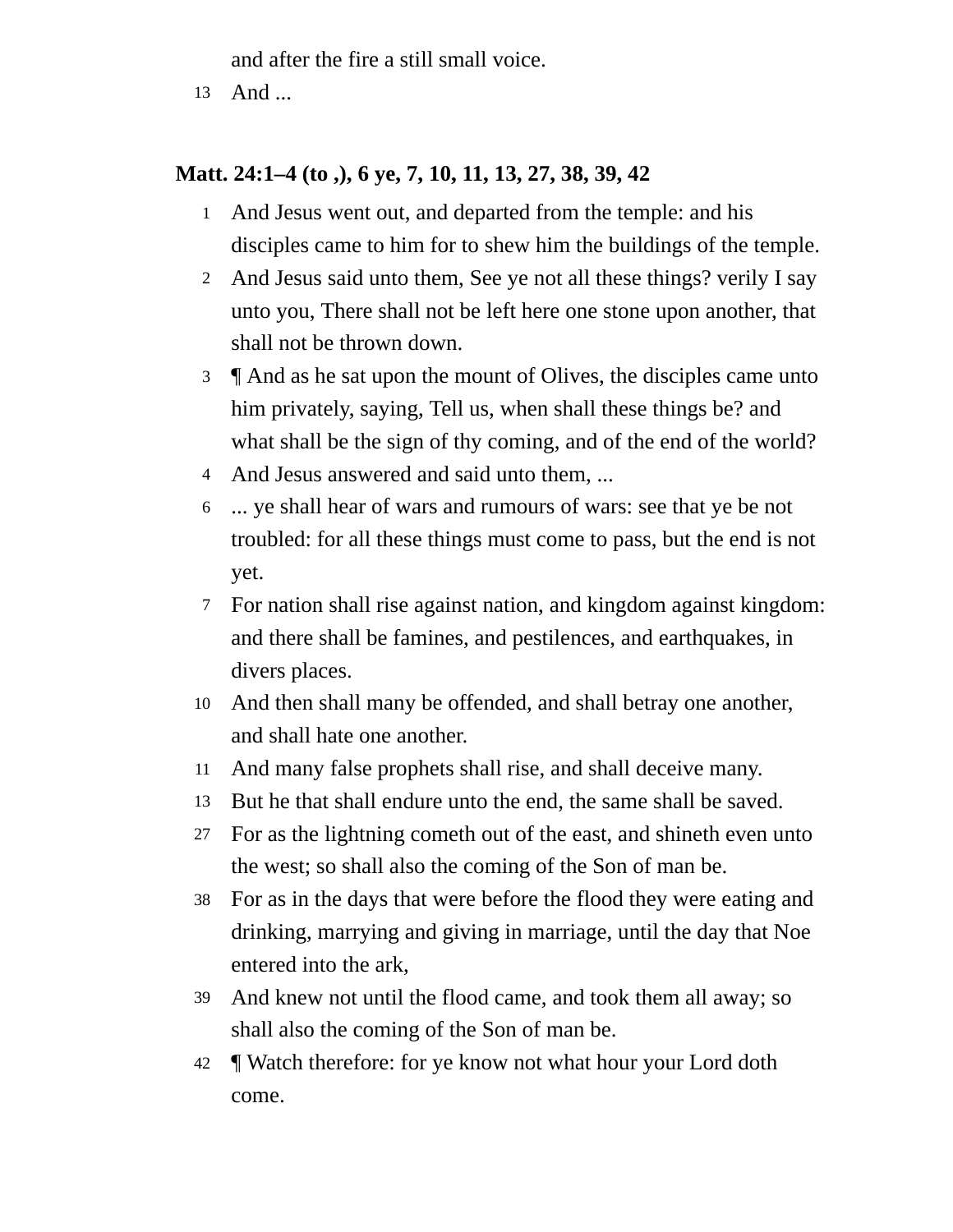#### **Rev. 12:7–9, 15, 16**

- And there was war in heaven: Michael and his angels fought 7 against the dragon; and the dragon fought and his angels,
- And prevailed not; neither was their place found any more in 8 heaven.
- And the great dragon was cast out, that old serpent, called the 9 Devil, and Satan, which deceiveth the whole world: he was cast out into the earth, and his angels were cast out with him.
- And the serpent cast out of his mouth water as a flood after the 15 woman, that he might cause her to be carried away of the flood.
- And the earth helped the woman, and the earth opened her mouth, and swallowed up the flood which the dragon cast out of his mouth. 16

### **Rev. 10:1–3, 5, 6**

- 1 And I saw another mighty angel come down from heaven, clothed with a cloud: and a rainbow was upon his head, and his face was as it were the sun, and his feet as pillars of fire:
- And he had in his hand a little book open: and he set his right foot 2 upon the sea, and his left foot on the earth,
- And cried with a loud voice, as when a lion roareth: and when he 3 had cried, seven thunders uttered their voices.
- And the angel which I saw stand upon the sea and upon the earth 5 lifted up his hand to heaven,
- And sware by him that liveth for ever and ever, who created 6 heaven, and the things that therein are, and the earth, and the things that therein are, and the sea, and the things which are therein, that there should be time no longer:

#### **Gen. 1:27 God, 29–31 (to 1st .)**

- ... God created man in his own image, in the image of God created 27 he him; male and female created he them.
- ¶ And God said, Behold, I have given you every herb bearing seed, 29